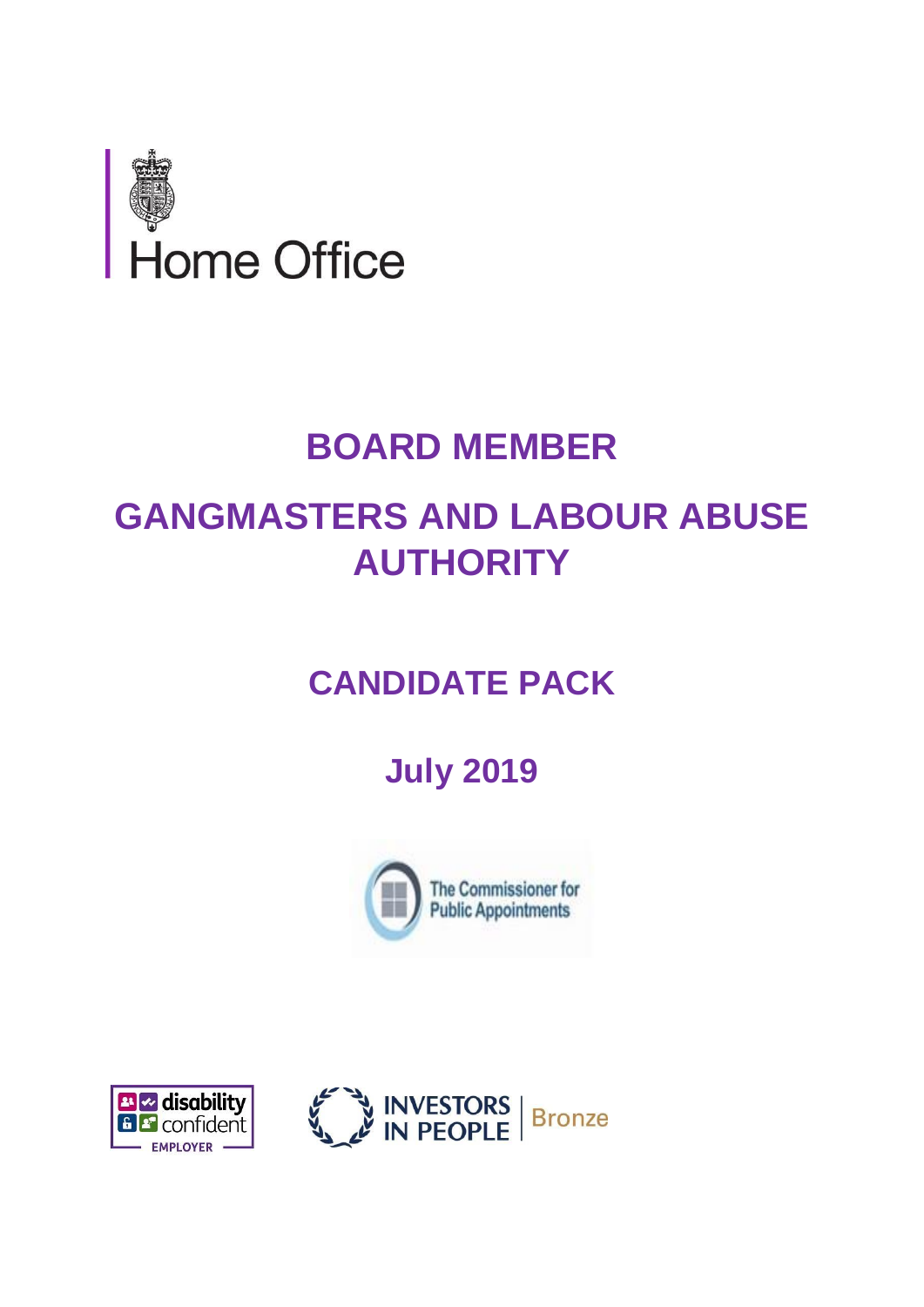## **Contents**

| Welcome note                                     | 3              |
|--------------------------------------------------|----------------|
| About the Gangmasters and Labour Abuse Authority | $\overline{4}$ |
| <b>Role Description</b>                          | 6              |
| <b>Person Specification</b>                      | $\overline{7}$ |
| <b>Response Instructions</b>                     | 8              |
| <b>Indicative Timetable</b>                      | 9              |
| <b>Terms of Appointment</b>                      | 10             |
| Complaints                                       | 14             |
| Seven Principles of Public Life                  | 15             |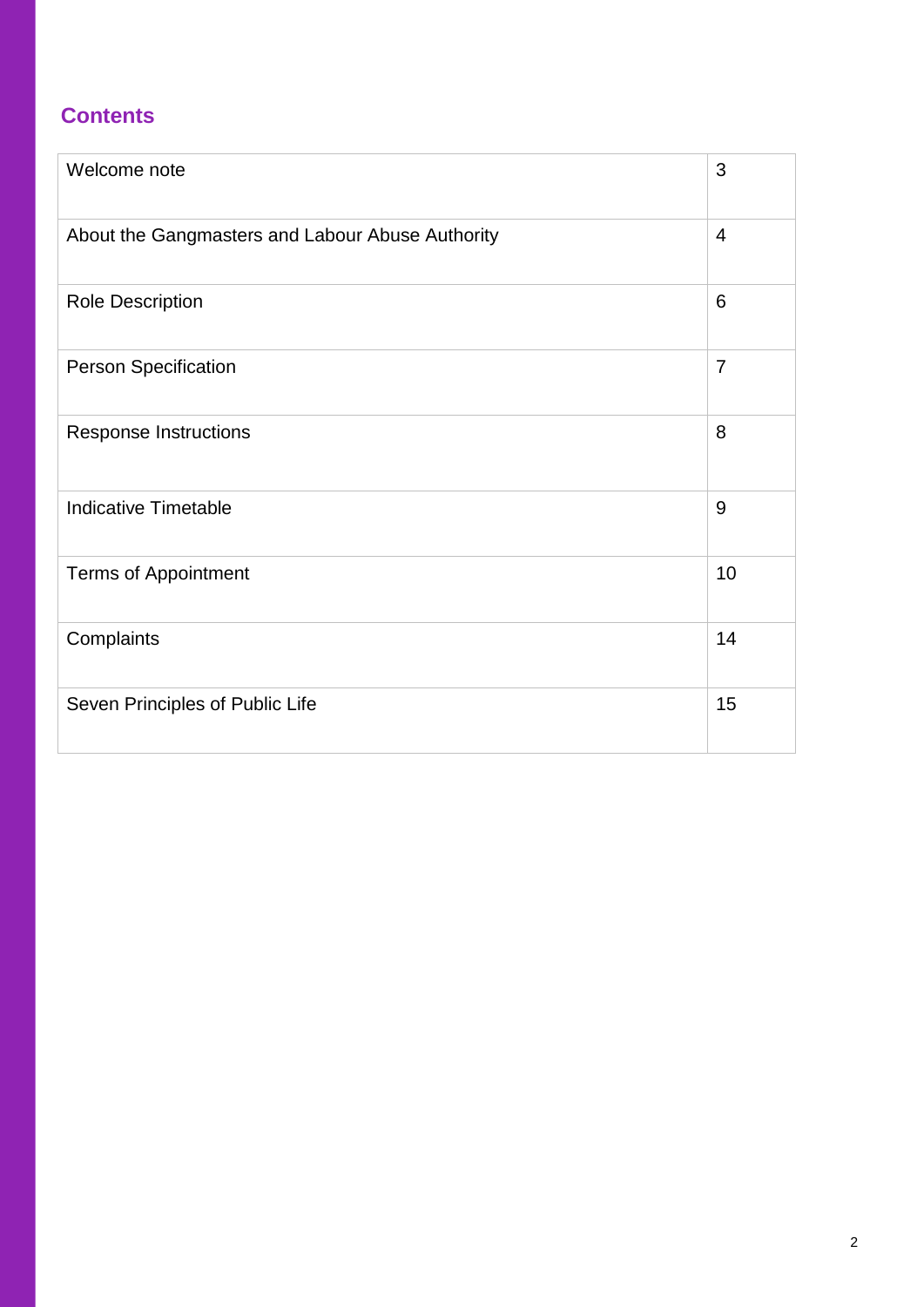## **Welcome note from Margaret Beels, Chair of the Gangmasters and Labour Abuse Authority**

I'm so pleased you have expressed an interest in taking up the vacant position on the Gangmasters and Labour Abuse Authority's Board. If successful you will join us at a time when setting the strategic direction for the GLAA has never been more important.

Our mission is *'working in partnership to protect vulnerable and exploited workers'* and we do this by working closely with a range of partners across the public, private and third sectors.

We used to be the Gangmasters Licensing Authority – formed in 2006 following the Morecambe Bay tragedy in which 23 Chinese cockle pickers drowned. We licence 'gangmasters' – labour agencies – who supply workers in the farming, horticulture, shellfish gathering and food packing industries.

In 2017 we became the GLAA, our reach was expanded, and we now have powers under the Police and Criminal Evidence Act to investigate forced or compulsory labour as defined by the Modern Slavery Act. Sadly, there is plenty for us to do.

We can't arrest our way out of the issue of labour exploitation but we can help educate our way out of it. That's why partnerships with businesses are so vital; they help increase standards, raise awareness, shape and inform thinking.

Examples of this include our work with the construction industry, where an information sharing protocol has seen more than 100 companies sign a pledge of support. Developing a similar protocol in the textile industry and work to develop an industry-led code of practice and accreditation scheme in the hand car wash industry are further examples of 'prevent' activity.

In July the Government opened public consultation around its latest measures to advance the 'Good work plan'. These include creating a single enforcement agency which would embrace the work of GLAA. Such an agency could create a strong, recognisable single brand so individuals know where to go for help, better support for businesses who want to comply with the rules, coordinated enforcement to tackle the spectrum of non-compliance, pooled intelligence, more flexible resourcing and closer working with other enforcement partners. Our priority at the GLAA is the protection of vulnerable workers from exploitation and we welcome moves to make it easier for victims to access help and support.

The Board has a crucial role to play in considering these proposals carefully and responding in kind. We must also ensure public money is well spent; the Government's Spending Review is under way and it is likely that the GLAA will have difficult choices ahead.

Again, the Board's role is critical to help position the agency in the best possible shape as it continues to contend with significant challenges around the exploitation of vulnerable workers.

If you believe you have skills that would support the GLAA's mission we would welcome your application to join the GLAA Board.

*Margaret Beels GLAA Chair*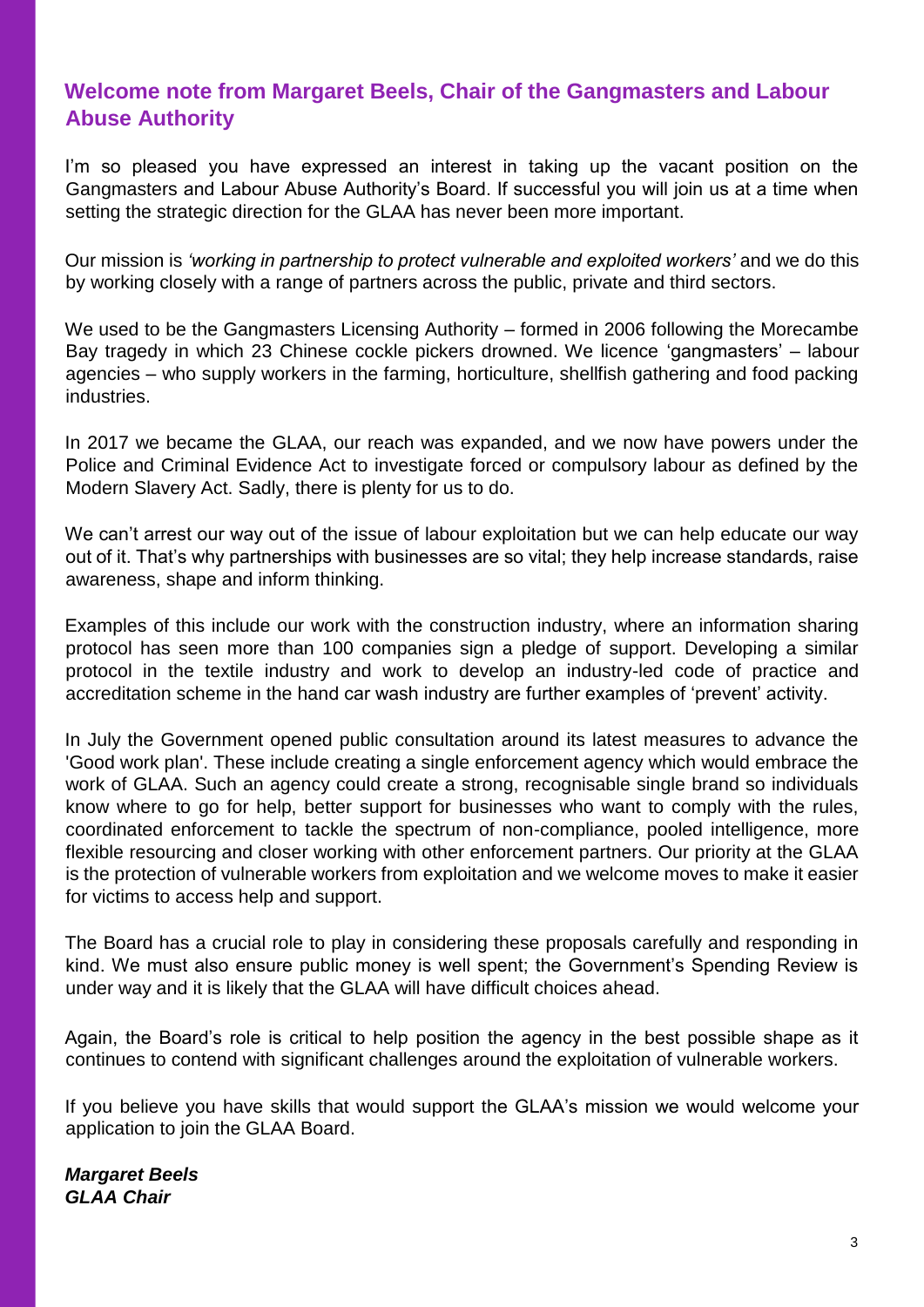## **About the Gangmasters and Labour Abuse Authority**

The Gangmasters and Labour Abuse Authority (GLAA), formerly the Gangmasters Licensing Authority (GLA), is a Non Departmental Public Body sponsored by the Home Office, which reports to Home Office ministers.

The GLA was originally established under the Gangmasters Licensing Act 2004 to protect vulnerable workers and prevent worker exploitation in the agriculture, shellfish gathering, food and drink processing and packaging sectors. The responsibility for the GLA transferred to the Home Office from the Department of Food, Environment and Rural Affairs (Defra) in 2014, providing a natural step towards closer working with law enforcement partners and organisations seeking to eradicate modern slavery.

The GLAA licenses labour providers (also known as gangmasters), ensuring those licensed operate within the law and tackling those engaging in unlicensed or criminal activity. The Immigration Act 2016 Act introduced new powers under the Police and Criminal Evidence Act 1984 (PACE) to allow specialist trained GLAA officers to investigate serious cases of labour market offences across national minimum wage, employment agencies, and modern slavery legislation, as well as the existing offences under the Gangmasters Licensing Act 2004. The Act also introduced new powers to apply statutory licensing of labour providers to new sectors. The GLAA has been provided with additional funding, to reflect these broader functions. The Act also created a [Director of Labour Market Enforcement \(D](https://www.gov.uk/government/news/new-protections-for-millions-of-vulnerable-workers)LME) and places a requirement on the GLAA to carry out its functions in accordance with the strategy the DLME sets.

The GLAA regulates activities across the whole of England, Scotland, Wales and Northern Ireland through the mandatory licensing of individuals and businesses. It carries out risk based inspections, ensures compliance with the licensing standards, responds to specific complaints of abuse, and carries out enforcement action against criminal offenders. There are around 1,000 licensed gangmasters across the UK who supply temporary contracted workers in the regulated sector. The Government is committed to providing an effective licensing scheme which targets non-compliant labour providers, whilst allowing those businesses which do conform to the required standards, to flourish.

The broader role acquired in 2016 involves the GLAA working both independently and with its law enforcement partners both within the police community, National Minimum Wage team from HMRC, Employment Agency Standards Inspectorate and central and local government. It does so to identify, disrupt and dismantle serious and organised criminality, across the spectrum of labour market offences, from withholding holiday pay to serious Modern Slavery offences in which criminals seek to exploit human assets for profit.

GLAA also now has an increasing focus on how it can work with high risk industries, to educate, and enable them, to play a full and active part in preventing exploitation, thereby protecting their workers from victimisation. In addition to working with regulated businesses engaged in agriculture, horticulture food packing and shell fishing GLAA works with the construction industry, the textile industry, businesses running car washes and nail bars. Going forward, GLAA will be looking to build on this experience working with other high risk sectors. Prioritisation is informed by the DLME strategy and by its own intelligence led assessment of the nature and scale of labour exploitation.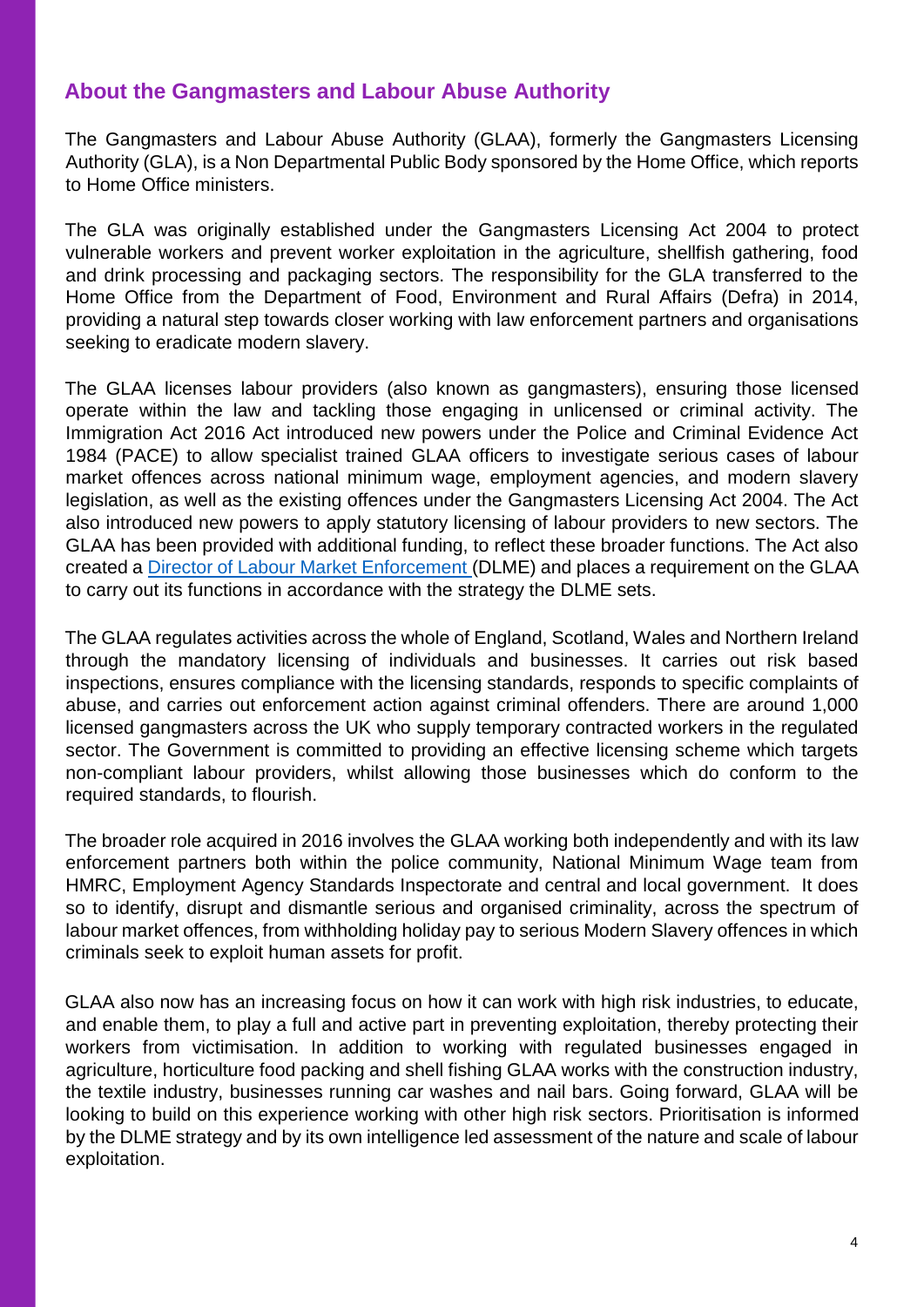GLAA's expanded remit has required significant organisational change, to support it in fulfilling its new roles and responsibilities. The pace has been rapid; the GLAA's workforce increased from 72 to 122 in the space of a year with significant investment in training to deliver an effective response to labour exploitation across industry.

The 2015 Gangmasters Regulations provide for a Chair and up to eight Board Members. The GLAA Board currently has six Non-Executive Board Members. The Chief Executive was appointed to the Board in July 2019.

Further information about the organisation is available on the GLAA [website.](http://www.gla.gov.uk/)

On 16 July 2019 the government announced its latest measures to advance the ['Good work](https://www.gov.uk/government/news/largest-upgrade-in-a-generation-to-workplace-rights-getting-work-right-for-british-workers-and-businesses) [plan',](https://www.gov.uk/government/news/largest-upgrade-in-a-generation-to-workplace-rights-getting-work-right-for-british-workers-and-businesses) the largest upgrade to workers' rights in a generation. These include:

- proposals to create a single labour market enforcement body, which would have the powers to enforce minimum wage and holiday payments; and
- bringing together our different enforcement partners (including GLAA) putting all expertise in one dedicated place, better protecting workers and enforcing their rights now and into the future.

The [consultation](https://www.gov.uk/government/consultations/good-work-plan-establishing-a-new-single-enforcement-body-for-employment-rights) runs till 6 October.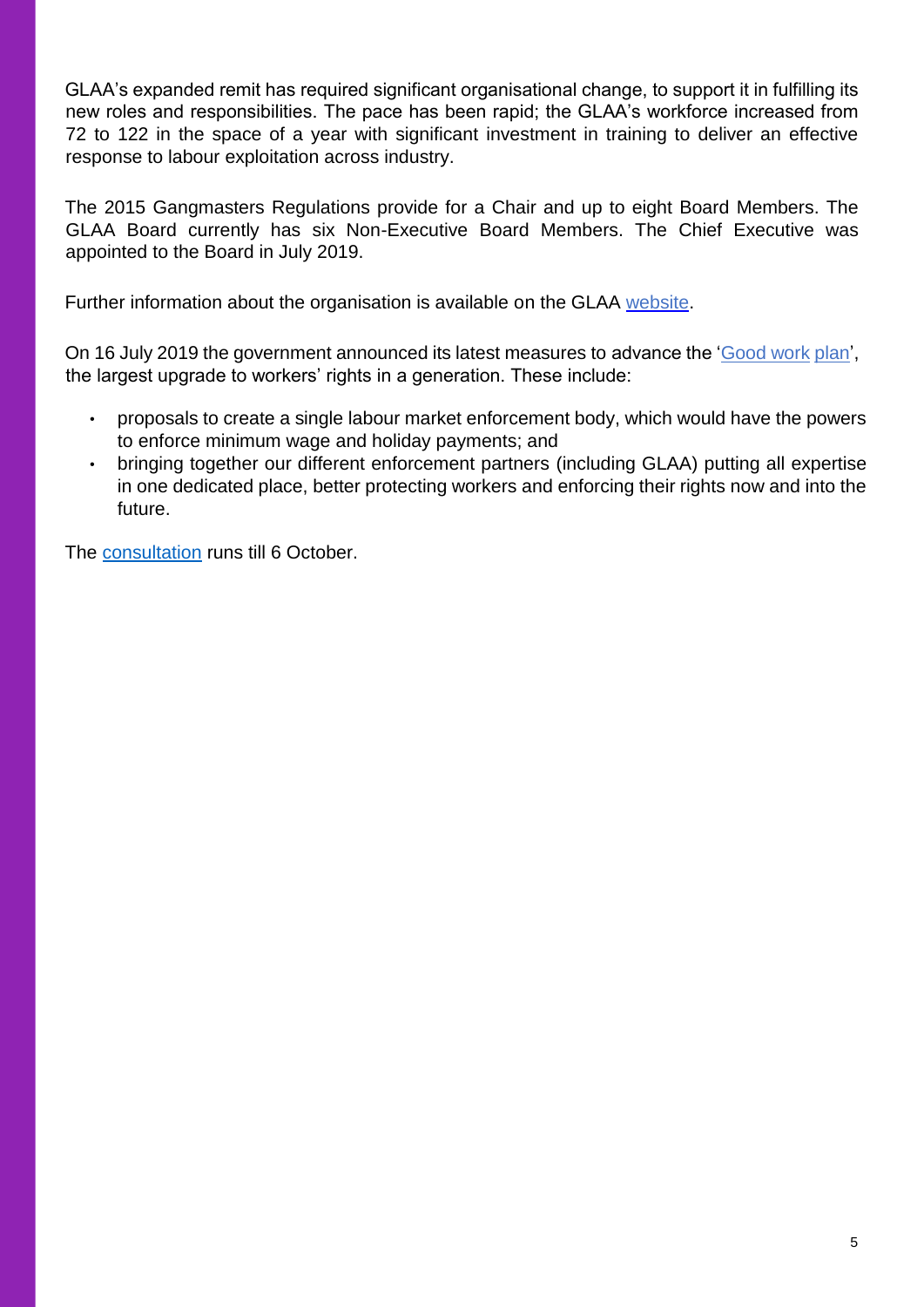## **Role Description**

| Title:             | Non-Executive Board Member                      |
|--------------------|-------------------------------------------------|
| <b>Reports to:</b> | Home Secretary, through the Non-Executive Chair |
| <b>Duration:</b>   | Initial fixed term of three years               |

**Remuneration:** £270 per day, expected commitment 18-25 days per annum

The Gangmasters and Labour Abuse Authority (GLAA) is seeking a new Non-Executive Board Member to assist the Chair in providing strategic direction to the GLAA in its mission to protect vulnerable and exploited workers. You will work with the Chair to ensure the GLAA exercises these new powers effectively, as well as:

- maintaining and developing effective partnerships at a strategic level with key bodies:
- enable the organisation to respond positively and constructively to any changes in the GLAA's policy or operational context, e.g. the potential impact of Britain's exit from the European Union, changes arising from the Government's consultation on a Single Labour Market Enforcement Body;
- provide an effective licensing scheme which targets non-compliant labour providers, whilst allowing those businesses which do conform to the required standards, to flourish; and
- achieve the performance indicators, as defined in the GLAA's business plan.

As a Non-Executive Board Member your key responsibilities will be to:

- work with the Chair and other Board Members to approve the strategic plan, the annual business plan and the budget and operate an effective, efficient and transparent Board;
- ensure that GLAA discharges its statutory duties and responsibilities, working in close collaboration with key partner organisations, especially with the Director of Labour Market Enforcement (DLME), as the GLAA is required to carry out its functions in accordance with the DLME's strategy;
- oversee the work of the Chief Executive in managing the organisation and ensure that the Executive Team is held to account, monitoring and challenging operational performance and performance against budget;
- play a key role in representing the Board and the GLAA with key stakeholders; and
- demonstrate a commitment to the Principles of Public Life.

## **Person Specification**

It is essential in your supporting statement that you provide evidence and proven examples against each of the selection criteria in **Part One** of the person specification. These responses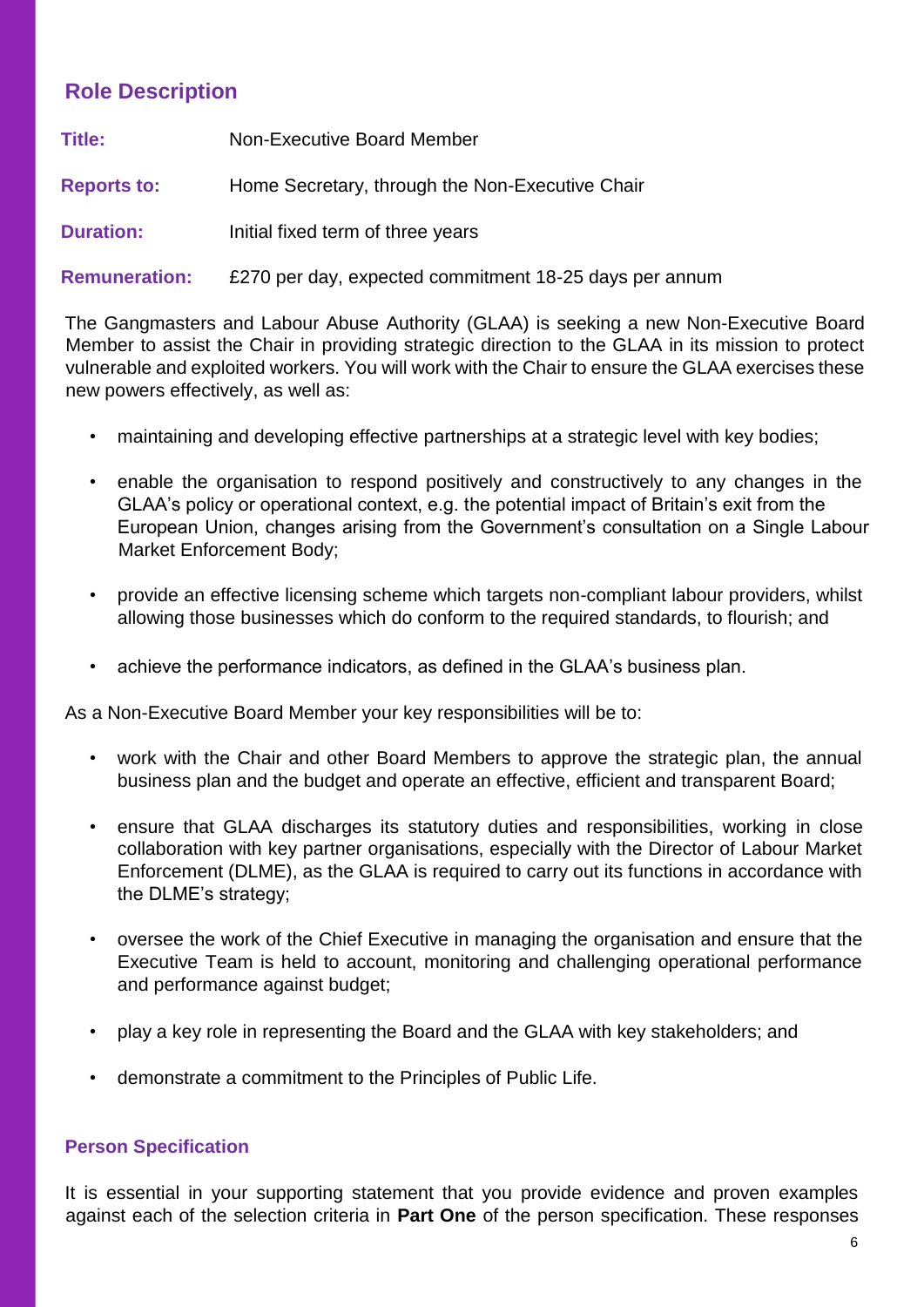will be further explored with those candidates invited for interview, together with the criteria listed in **Part Two**.

*There are no fixed views on the specific professional background or sector for this role.* 

#### **You will be able to demonstrate:**

#### **Part One – Essential Criteria**

- experience of operating at board level and how you can work as part of a team, developing a high performing Board that takes forward the strategic direction for an organisation working in a complex and constantly evolving environment;
- demonstrable record of creating positive and collaborative relationships with a complex range of stakeholders, in an environment where decisions are taken under tough internal and external scrutiny;
- ability to develop and implement robust governance arrangements and monitor performance, encompassing financial, performance and strategic risk management;
- experience of organisational, system or business change to reflect the significant strategic and operational transition GLAA is going through and may face again going forward; and
- a sound understanding of and strong commitment to diversity, public service values and the principles of public life.

### **Part Two – Skills and personal qualities**

- Good understanding of the business world, particularly in a labour intensive sector or one with extended supply chains, and the ability to work effectively with business stakeholders.
- Good understanding of the operation of high end enforcement or regulation in an international context.
- Understanding of the experience of vulnerable workers and/or with getting worker voice heard.
- Ability to work collaboratively using persuasion and influence effectively in a high profile environment.
- Political awareness and the ability to work effectively as Board member of an Arms Length Body with its associated governance.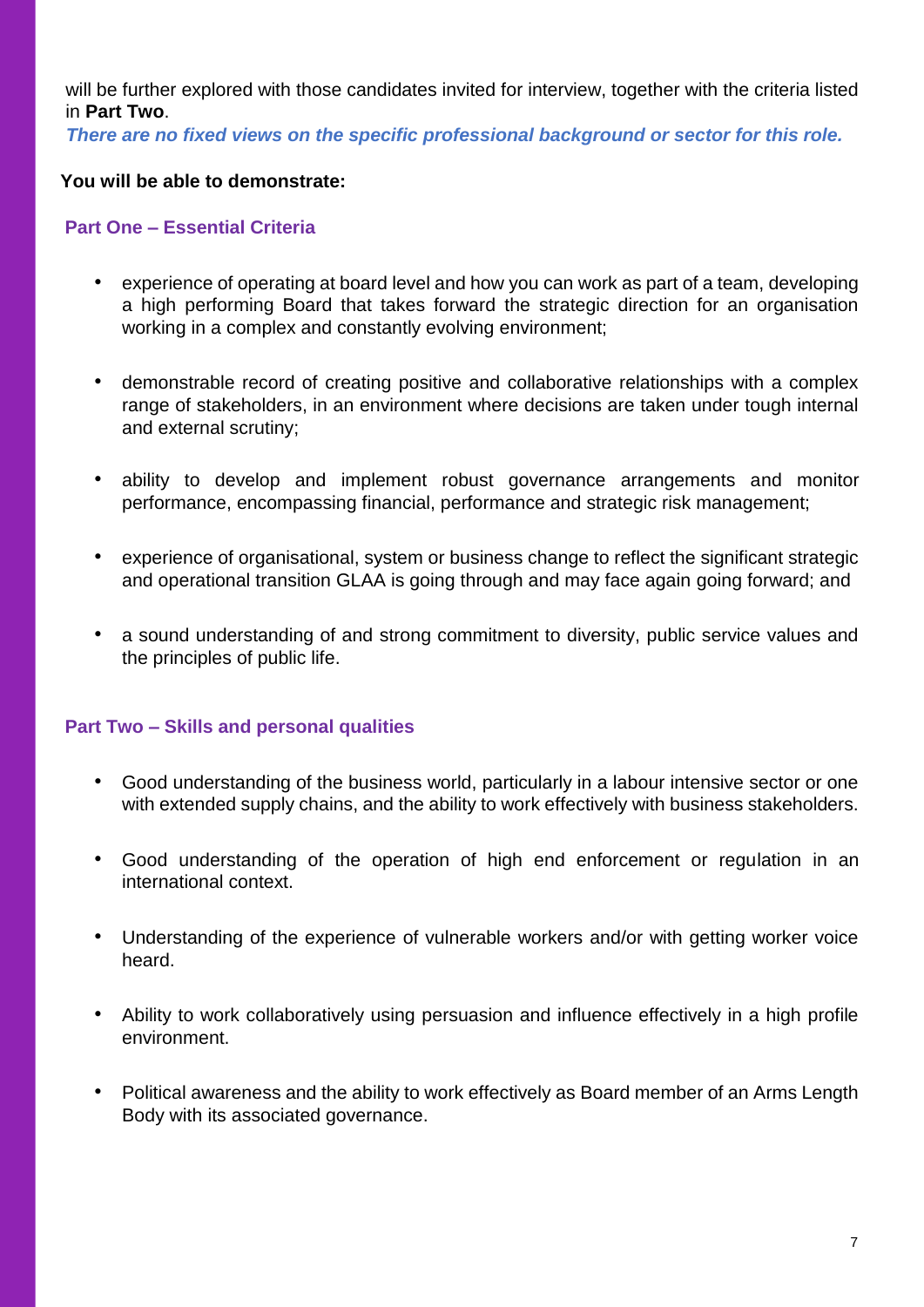**As a holder of a public office the Commissioner is expected to the follow the Seven Principles of Public Life, as set out by the Nolan Committee on Standards in Public Life, at Annex A.** 

**Due Diligence:** as part of the recruitment process, due diligence, including social media checks will be undertaken on short-listed candidates.

## **Response Instructions**

If you wish to apply for this position, please supply the following by 23:00 on Monday 2 September 2019:

- A **comprehensive CV** setting out your career history and including details of any professional qualifications.
- A **short supporting statement** (maximum two sides A4, minimum 11 font) giving evidence of the strength and depth of your ability to meet the essential criteria for the roles. Please provide specific examples to demonstrate how you meet each of the experience, qualities and skill areas identified in the person specification.
- **The names and contact details for two referees**. These must be people who know you in a professional capacity to comment on your suitability for the post. They will be expected to have authoritative and personal knowledge of your achievements. Referees will not be contacted without your prior agreement.
- In addition, please also complete and return via email the **forms at Annex B**, relating to referees, diversity, nationality, political activity and conflicts of interest.

Completed applications should be emailed to: publicappointments@homeoffice.gov.uk

## **Please note it is your responsibility to ensure we receive your application by the closing date.**

## **Further Information:**

If you have any queries about this role, please contact Michael Grimwood on 020 7035 3085 or email MichaelP.Grimwood@homeoffice.gov.uk

If you have any queries about the recruitment process for this role, please contact Christine Ugborogho on 07776 808364 or email Christine.Ugborogho@homeoffice. gov.uk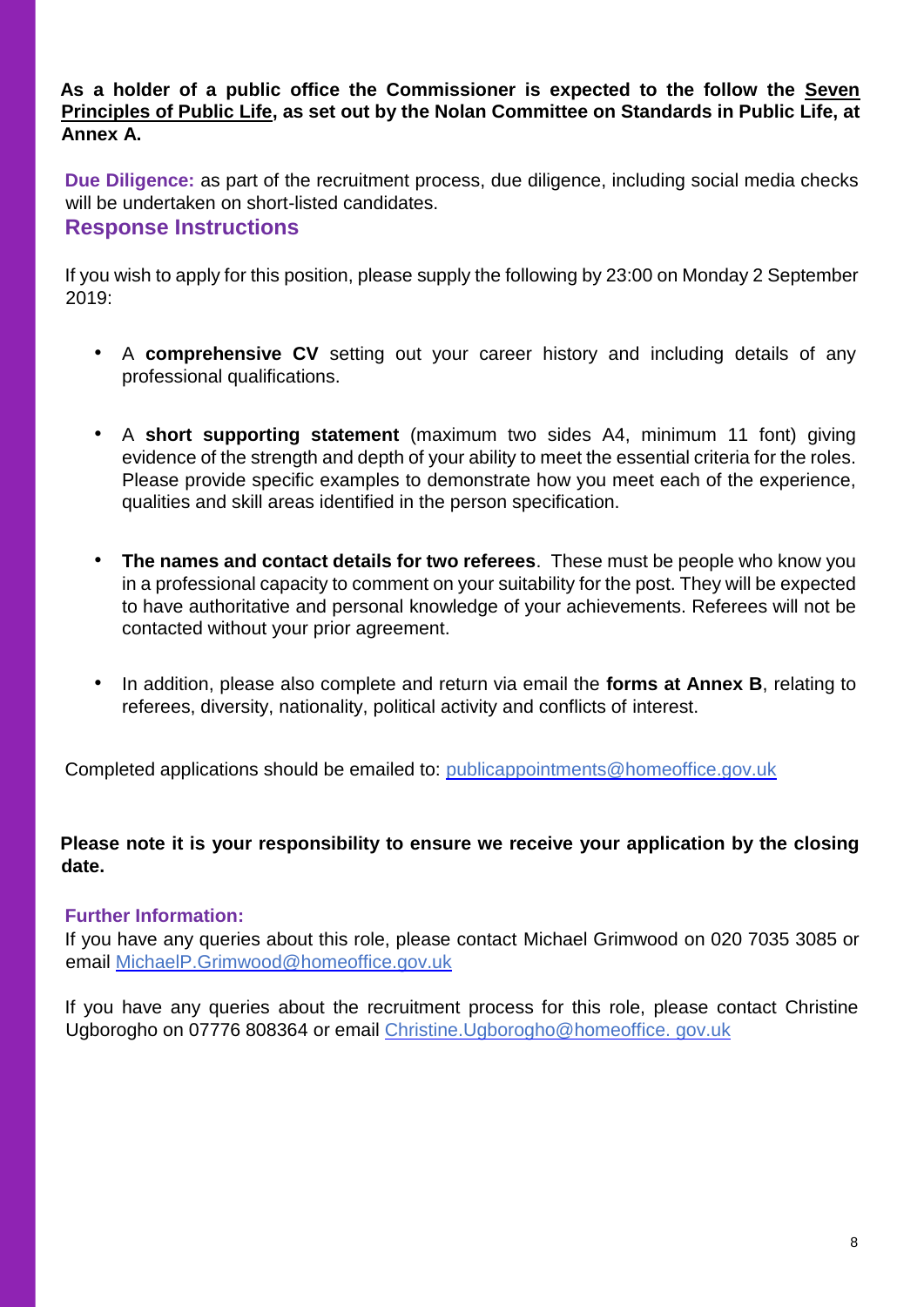## **Indicative Timetable**

Please note that these dates could be subject to change. Please let us know in your application letter if you are unable to meet these timeframes.

| <b>Advert Closing Date</b>          | 23:00, Monday 2 September 2019        |
|-------------------------------------|---------------------------------------|
| <b>Short List Meeting</b>           | Expected w/c Monday 16 September 2019 |
| <b>Final Panel Interviews</b>       | Expected w/c Monday 14 October 2019   |
| Meeting with Minister (if required) | Post interview                        |

### **Recruitment Process**

This role is being competed in accordance with the Cabinet Office Governance Code on Public Appointments, (December 2016) which sets out the regulatory framework for public appointment processes. The Code is based on three core principles – merit, openness and fairness.

An Advisory Assessment Panel (AAP) will sift applications, assessing each application against the essential criteria, to produce a shortlist. Subject to Ministerial agreement, they will then conduct interviews to ascertain which candidates are appointable to the role.

The AAP will be chaired by Zoe Wilkinson (Head of Home Office Sponsorship Unit), whose role will be to ensure that the appointment is made in accordance with the Governance Code. In addition, the panel will comprise Margaret Beels (GLAA Chair), and Dr Brian Bell (Migration Advisory Committee member) as the independent member.

At the short-listing meeting the selection panel will assess each application against the essential criteria and decide who to invite for final panel interview. Candidates who have been shortlisted for interview will be offered an opportunity to discuss the role further with the Chair of GLAA.

Interviews are expected to take place in central London and will last for around 45 minutes. Further details about the format will be provided to you in advance.

The decision to appoint to this role rests with the Home Secretary. Appointable candidates may be invited to meet with a Home Office Minister, before the final decision is made. As a result there may be a delay in informing candidates of the outcome of the competition.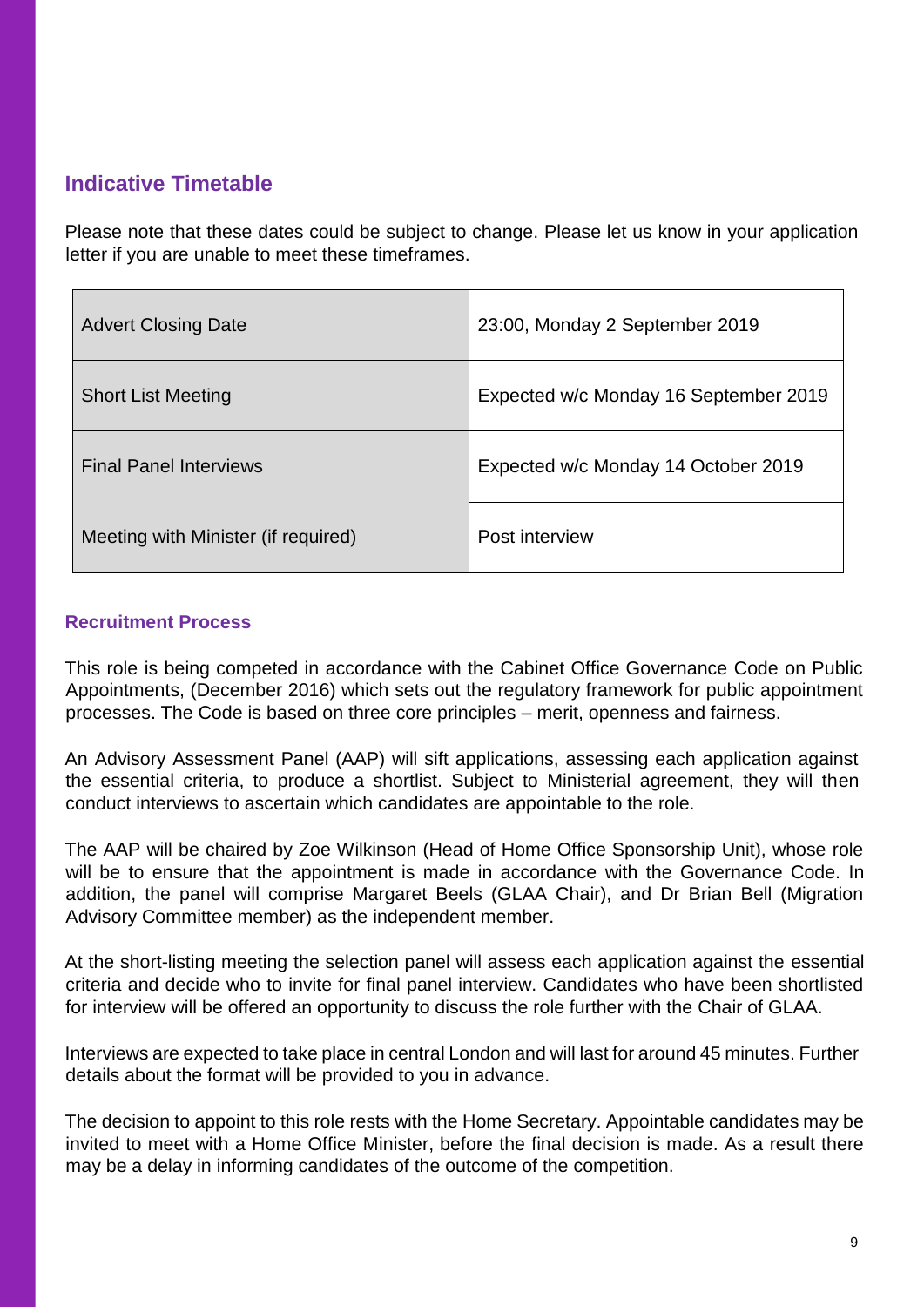*We encourage a diverse workforce and welcome applications from all suitably qualified people. Appointments to the GLAA are regulated by the Office of the Commissioner for Public Appointments*.

**Please note:** Expenses incurred by candidates during the recruitment process will not be reimbursed except in exceptional circumstances and only when agreed in advance with the Home Office Public Appointments Team.

## **Terms of Appointment**

**Nature of Appointment:** You are not an employee of the Home Office or the GLAA. Accordingly, nothing in this document shall be construed as, or taken to create, a contract of employment between you and the Department or Her Majesty's Government.

### **Appointment Term:**

- Your appointment as a Non-Executive Board Member of the Gangmasters and Labour Abuse Authority will be made by the Home Secretary.
- The appointment will be for a fixed period of three years.
- Reappointments can be made at the end of the period of office for a further term at the discretion of Ministers, subject to a satisfactory appraisal of performance and mutual agreement.
- Provisions under the Gangmasters (Licensing Authority) Regulations 2015, 5.(2) state that "At the end of their period of appointment, each member of the Board must continue to hold office until the appointment of their successor takes effect".
- It should be noted that this post is a public appointment; Non-Executive Board members are neither employees of the Crown nor of the GLAA. Such appointments are not normally subject to the provisions of employment law.
- Appointments may be terminated prior to the conclusion of the period of appointment.

**Time Commitment:** The anticipated time commitment is 18 to 25 days per annum. The role involves attendance at Board meetings, visits around the UK, meetings with associations and related areas of activity.

**Remuneration:** Members receive a day rate of £270 per day. The remuneration is taxable through the payroll but the appointment is not pensionable.

**Location:** The roles are flexibly based. Members can claim reimbursement for reasonable travel costs for attendance at GLAA meetings at rates set centrally by the Home Office.

**Availability:** The successful candidate will be encouraged to take up their appointment as soon as possible, subject to the successful completion of pre-appointment checks and security clearance.

**Security clearance:** The successful candidate will be required to have or be willing to obtain security clearance to CTC level. Pre-appointment checks will also be undertaken on immigration and criminal convictions. It usually takes between 4-6 weeks to obtain the security clearance. The role will be offered on a conditional basis until the successful candidate has passed all checks.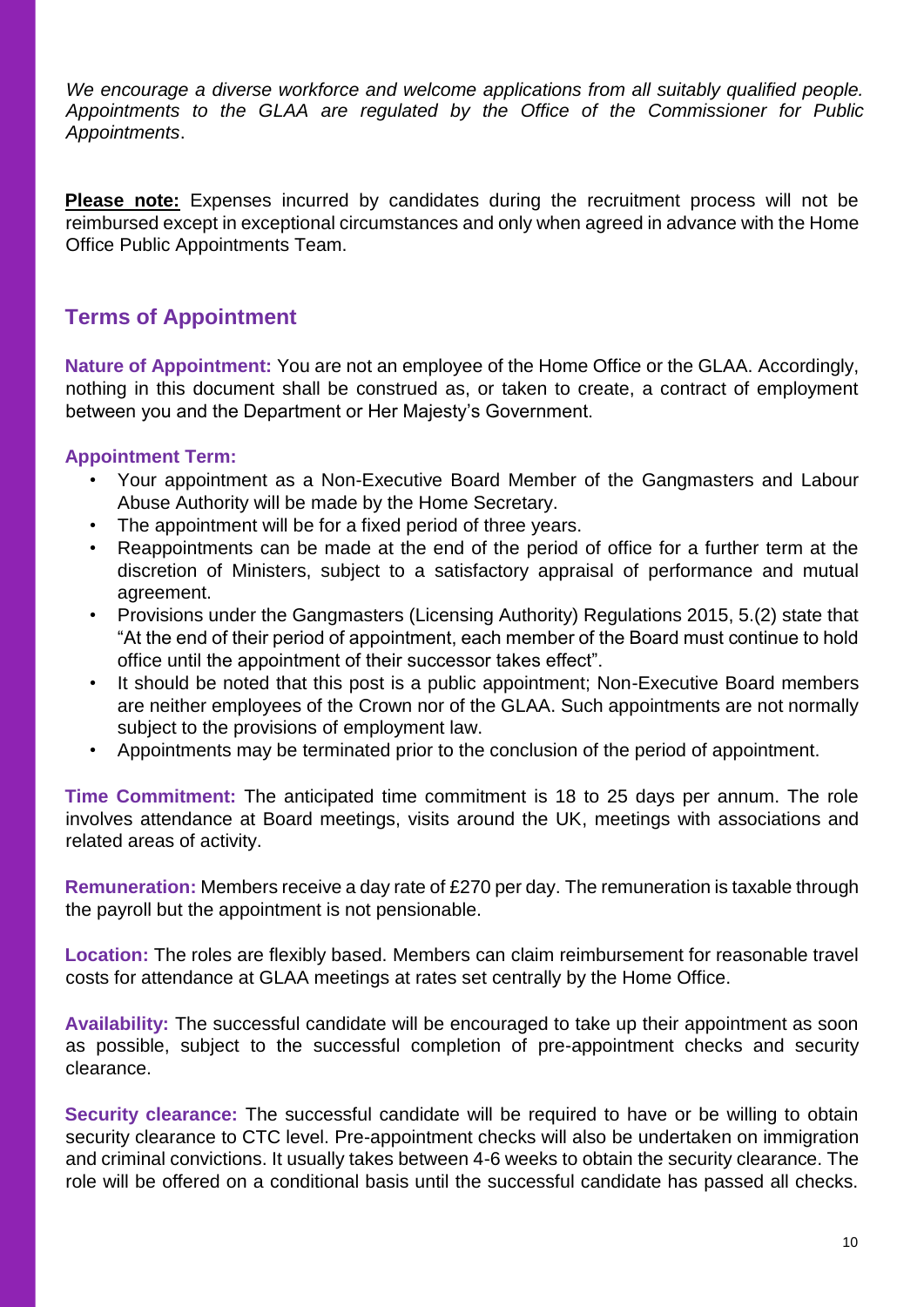The successful candidate will be encouraged to take up this appointment as soon as possible, subject to the successful completion of all pre-appointment checks.

**Nationality:** This is a non reserved post and therefore open to UK Nationals, British Nationals Overseas, British Protected Persons, Commonwealth Citizens, EEA Nationals of other member states and certain non EEA family members and Swiss Nationals under the Swiss EU Agreement. There must be no employment restriction or time limit on your permitted stay in the UK. In order to confirm your eligibility for this post, please complete the Nationality form at the end of this candidate pack which asks for information regarding this. You will not be asked to produce the evidence stated at the application stage but you will be required to do so should you be invited to the final panel interview.

**Disqualifications for appointment:** There are circumstances in which an individual will not be considered for appointment. They include:

- people who have received a prison sentence or suspended sentence of three months or more in the last five years;
- people who are the subject of a bankruptcy restrictions order or interim order;
- they are disqualified from acting as a company director;
- in certain circumstances, those who have had an earlier term of appointment terminated;
- they have had a licence under the Gangmasters (Licensing) Act 2004 refused or revoked, and:
- the time for lodging any appeal has passed; or
- or an appeal has been unsuccessful;
- anyone who is under a disqualification order under the Company Directors Disqualification Act 1986, or Part 2 of the Companies (Northern Ireland) Order 1989;
- anyone who has failed to make a payment under a county court administration order;  $\Box$ anyone subject to an order under the Insolvency Act 1986; and  $\square$  anyone who has been removed from trusteeship of a charity.

Further advice about disqualification for appointment can be given by contacting the Public Appointments Team on publicappointments@homeoffice.gov.uk

**Standards in public life:** You will be expected to demonstrate high standards of corporate and personal conduct. Candidates will be expected to abide by the "Seven Principles of Public Life" set out by the Committee on Standards in Public Life (see below, page 14).

**Registration of interests:** The purpose of these provisions is to avoid any danger of GLAA Board Members being influenced, or appearing to be influenced, by their private interests in the exercise of their public duties.

Public appointments require the highest standards of propriety, involving impartiality, integrity and objectivity, in relation to the stewardship of public funds and the oversight and management of all related activities. This means that any private, voluntary, charitable, or political interest which might be material and relevant to the work of the body concerned should be declared. It is important, therefore, that you consider your circumstances when applying for a public appointment and identify any potential conflicts of interest, whether real or perceived.

There is a requirement to declare any actual or potential conflict of interest you may have in being appointed to the GLAA Board in a separate form. Any actual or perceived conflicts of interest will be fully explored by the Panel at interview stage.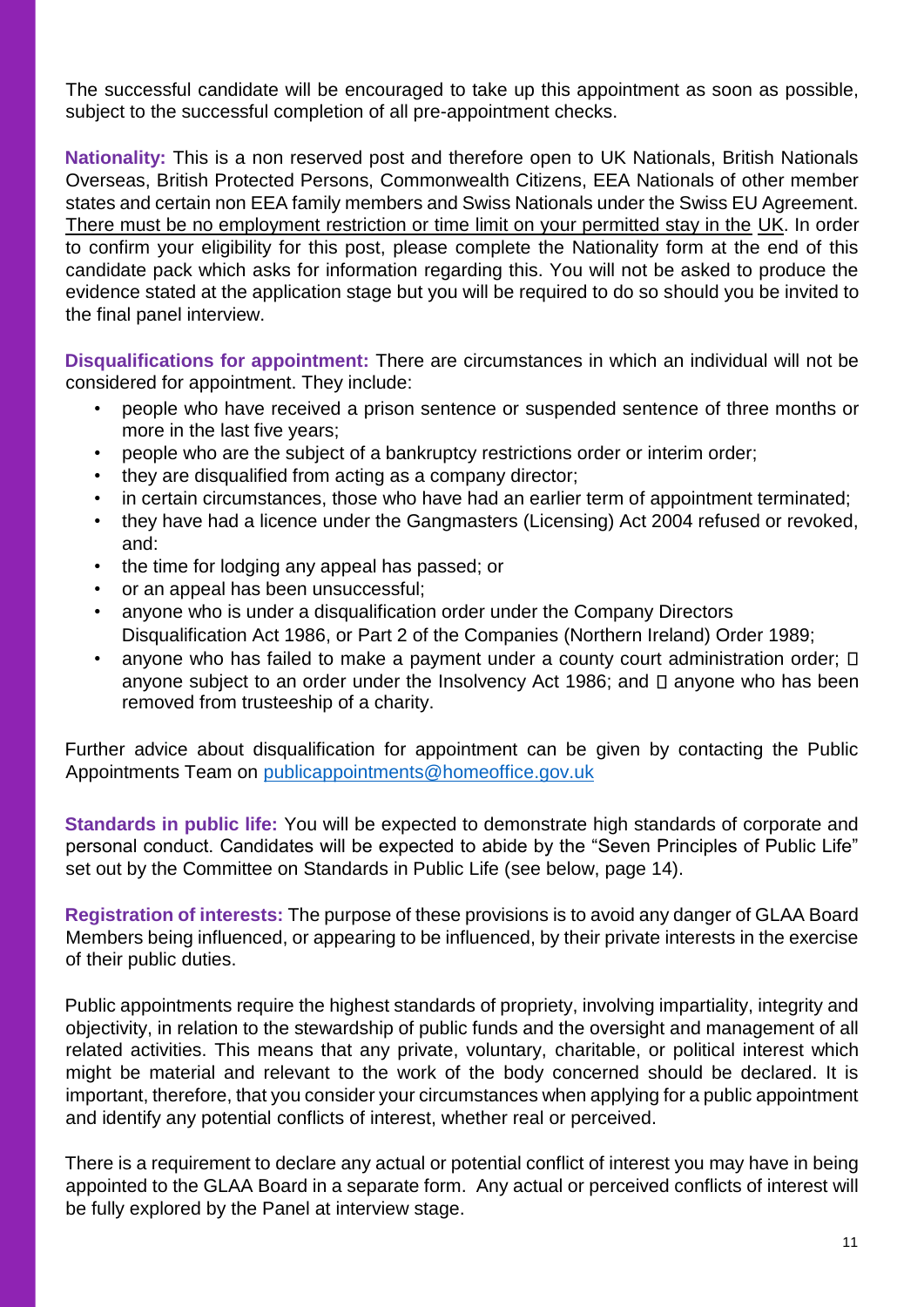**Political activity:** Members will need to show political impartiality during their time on the Board and must declare any party political activity they undertake in the period of their appointment. Details of the successful candidate's declared political activity must be published by appointing departments when the appointments are publicised.

The Political Activity Declaration will be kept separate from your application and will only be seen by the Panel prior to interview – the Panel may at that stage explore with candidates any potential for conflict of interest. It is appreciated that political activities may have given you relevant skills, including experience gained from committee work, collective decision making, resolving conflict and public speaking. If, therefore, you have had such experience and you consider it relevant to your application for this post, you may if you choose include it separately in the main body of your application.

**Equal Opportunities Monitoring:** The Home Office is committed to providing equal opportunities for all, irrespective of race, age, disability, gender, marital status, religion, sexual orientation and transgender.

As part of the application process we ask candidates to complete equal opportunities monitoring information. This will help us to monitor selection decisions to assess whether equality of opportunity is being achieved. The information on the form will be treated as confidential, and used for statistical purposes only. The form will not be treated as part of your application.

**Guaranteed Interview Scheme for Disabled Persons:** The Home Office is an accredited user of the government's "Disability Confident" disability symbol, which denotes organisations which have a positive attitude towards disabled applicants. Applicants who meet the minimum criteria in the job specification are guaranteed an interview (GIS). Selection will be on merit. If you wish to apply for consideration under this scheme, please complete the form in Annex B. It is not necessary to state the nature of your disability.

Whether you choose to apply under the GIS or not you can still ask us to make particular arrangements for you when attending an interview. You can also contact us if you want to discuss the criteria for the role or have questions regarding your application.

**Centre for Public Appointments Database:** As set out in Annex B, if you consent, we will retain your CV and contact details for the purposes of alerting you to any opportunities that may arise in future. We will also share your CV and contact details with the Centre for Public Appointments in the Cabinet Office who may use it for this purpose. They may also share it with other Government Departments so that they can contact you about such opportunities. You may withdraw your consent to your information being processed for this purpose at any time by contacting dpo@homeoffice.gov.uk.

Under certain circumstances, by law you have the right to:

Request access to your personal information (commonly known as a "data subject access request"). This enables you to receive a copy of the personal information we hold about you and to check that we are lawfully processing it.

Request correction of the personal information that we hold about you. This enables you to have any incomplete or inaccurate information we hold about you corrected.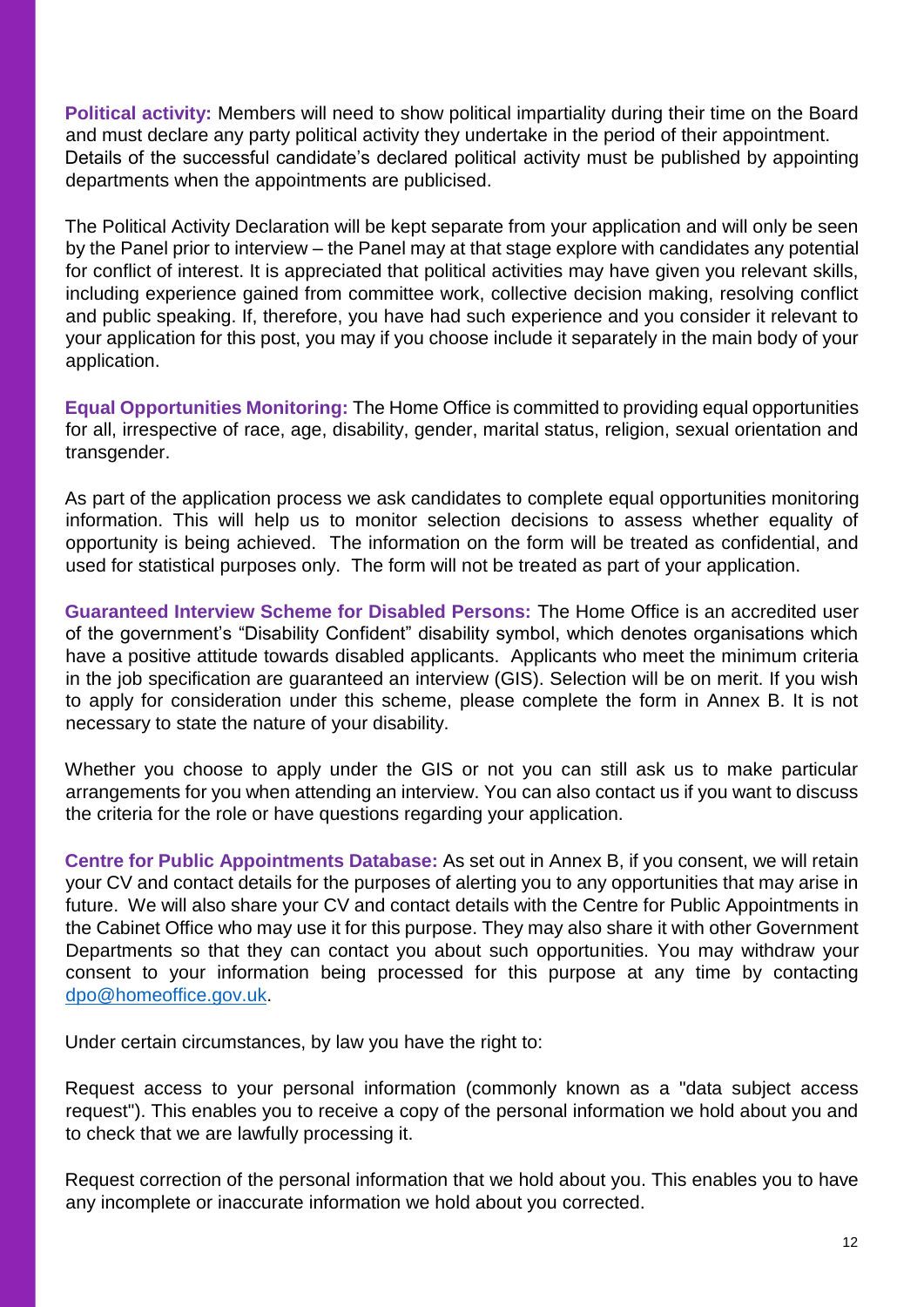- Request erasure of your personal information. This enables you to ask us to delete or remove personal information where there is no good reason for us continuing to process it. You also have the right to ask us to delete or remove your personal information where you have exercised your right to object to processing (see below).
- Object to processing of your personal information where we are relying on a legitimate interest (or those of a third party) and there is something about your particular situation which makes you want to object to processing on this ground.
- Request the restriction of processing of your personal information. This enables you to ask us to suspend the processing of personal information about you, for example if you want us to establish its accuracy or the reason for processing it.
- Request the transfer of your personal information to another party.

If you would like to review, verify, correct or request erasure of your personal details, object to the processing of such or request that we transfer a copy of such to another party please contact dpo@homeoffice.gov.uk.

**Data Protection:** The Home Office takes its obligations under the Data Protection Act seriously. Any data about you will be held in secure conditions with access restricted to those who need it in connection with dealing with your application and the selection process. Data may also be used for the purposes of monitoring the effectiveness of the recruitment process, but in these circumstances it will be kept anonymous. The ethnic monitoring form is used for monitoring the selection process only. If you do not wish to have these details recorded please return the form uncompleted.

The Commissioner for Public Appointments regulates and monitors appointments to public bodies to ensure procedures are fair. We are required by the Commissioner for Public Appointments to retain information about the people who apply for public appointments within his remit, and make this information available to him for audit purposes, if requested to do so. Information you provide in your application may therefore be made available to the Commissioner for Public Appointments and the Commissioner's auditors on a confidential basis in order to help fulfil the Commissioner's formal complaints investigation role and for audit purposes.

Our data protection policy is in line with the requirements of the Data Protection Act and the requirements of the Commissioner's Code of Practice. The Commissioner's requirements relating to the information we collect about applicants are set out below:

- Your initial contact details, including your name and address will be held by the Home Office for a period of at least 2 years.
- If you submit an application form, the form and any supporting documentation will be retained for at least 2 years.
- Information held electronically, including your contact details and the monitoring information which you provide will also be held for at least 2 years.

If you would like these details to be removed from our records as soon as this recruitment exercise is complete, please contact Colette Talbot on 020 7035 3501.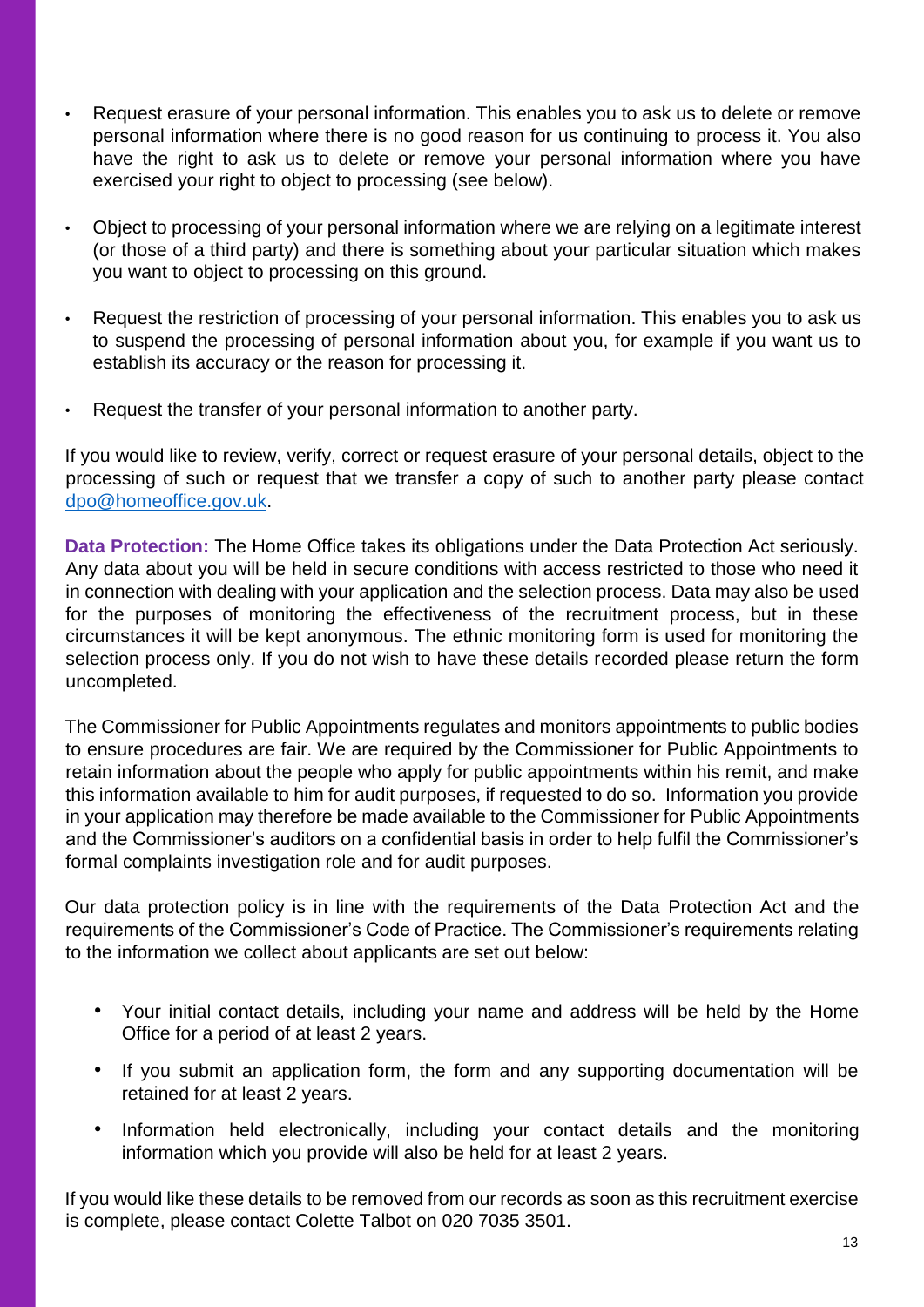## **Complaints**

If you are not completely satisfied with the way your application is handled at any stage of the competition, please raise any complaint in the first instance with:

Will Nixon Public Appointments Team Home Office Third Floor, Peel Building 2 Marsham Street London, SW1P 4DF

We will reply to your complaint within 20 days. If, after receiving our response you are still not satisfied, you may contact the Commissioner for Public Appointments:

The Commissioner for Public Appointments Room G/8, Ground Floor 1 Horse Guards Road London SW1A 2HQ. Tel: 0207 271 0849.